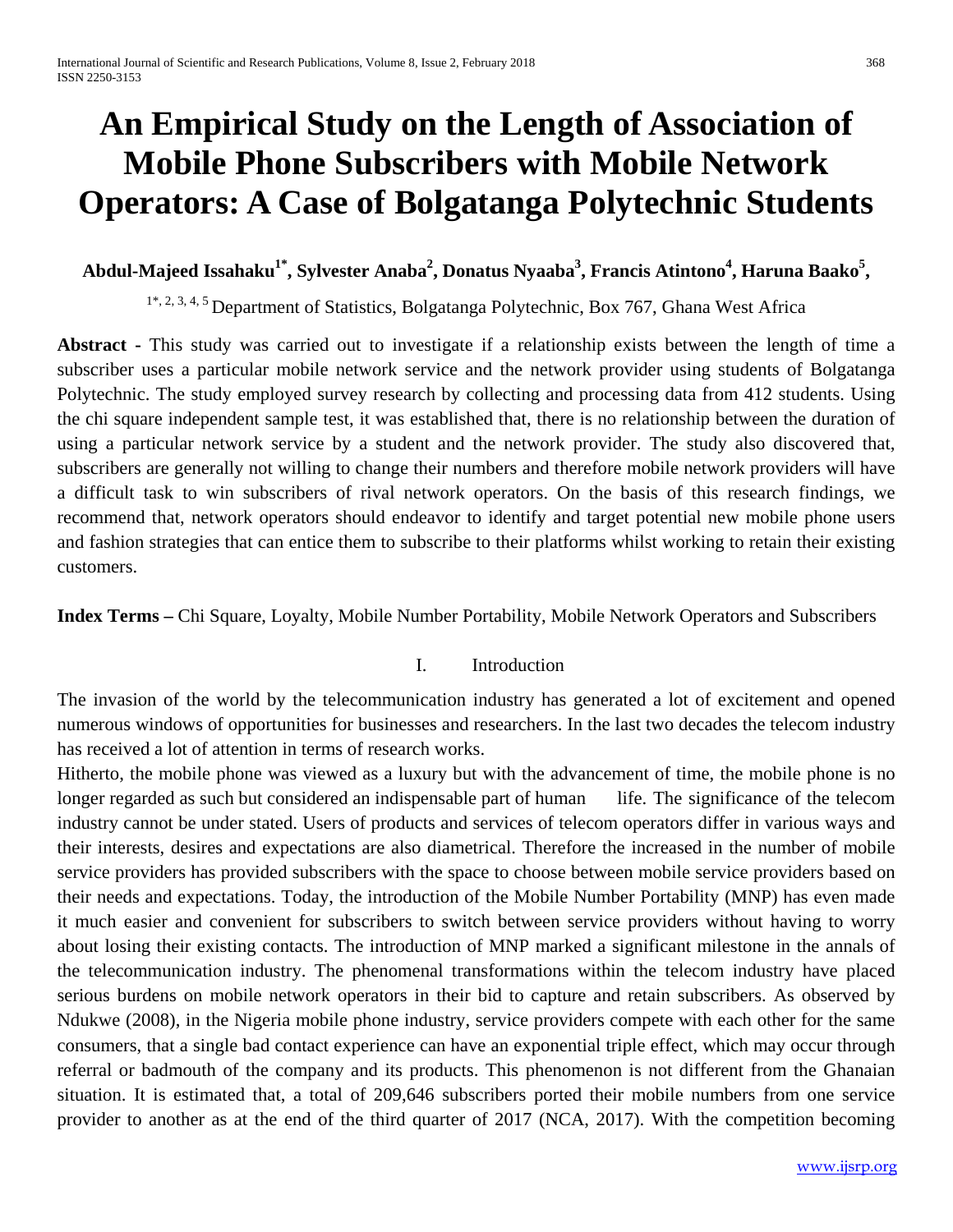tough, Coyles and Gokey (2005) points out that, service providers are beginning to appreciate that retaining their existing customer base is important as much as the acquiring of a new customer. Similarly Tseng (2007) and Kotler (2009) points out that, under such a fierce business climate, the challenge for mobile network providers goes beyond providing quality services and products to how to retain loyal customers who will contribute to long-term profits of their firms.

The duration or length of time a subscriber uses a particular network provider is a matter of great concern to network operators. Subscribers who hook up to network providers for longer durations are considered loyal customers of the network provider. Lovelock (1996), described customer loyalty as the willingness of a customer to continue to utilize a firm's goods and services over a lengthy period of time and on a repeated and preferably exclusive basis, and voluntarily recommending to friends and associates of the firm's products. Suffice to say customer loyalty has been defined by several scholars (Newman & Werbel 1973; Dick & Basu 1994; Jones & Sasser, 1995; Oliver, 1999; Tellis, 1988; Mei-Lien & Green, 2010). In all these definitions the underlying construct is the long-term relationship between a customer and a service provider.

Despite the several research works related to the telecom industry there is very limited research in establishing the relationship between the duration of using a particular mobile network service and the network provider by subscribers. In fact most of the available researches related to this current study have been concerned about examining the relationship between customer loyalty and customer satisfaction, customer loyalty and brand image, customer loyalty and service quality. However, a study analyzing the relationship between the length of time a subscriber uses the services of a mobile network provider and the network operator is limited or nonexistent within the Ghanaian telecom environment. In Ghana, it is a common feature to hear of subscribers complaining of unsatisfactory services and products from their network providers. This observation is confirmed in a study by (Nimako, Azumah, Donkor &Veronica, 2010; Mahmoud & Hinson, 2012) on the overall customer satisfaction within the Ghanaian telecom industry which showed that, customer satisfaction was low among subscribers of the various mobile network operators. This notwithstanding, the volume of subscribers switching from one network provider to the other constitutes a very small fraction. Available figures from the National Communications Authority (NCA) reveals that, the total number of mobile subscribers who ported their numbers in the third quarter of 2017 was 209,646 a decline from the second quarter 2017 figure of 225,085 (NCA, 2017). It is estimated that, only 0.6% of mobile phone subscribers switched the network operators as at the end of the third quarter of 2017 (NCA, 2017). This certainly makes this scenario puzzling in the wake of MNP. To this end, this research sought to find out if the duration of using a particular mobile network service by subscribers is dependent on the network operator.

The study also explored among other things the following:

- (i) The most preferred network provider by students
- (ii) The number of students aware of Mobile Number Portability (MNP)
- (iii) The number of subscribers who have changed their network providers before.

II. Review of Literature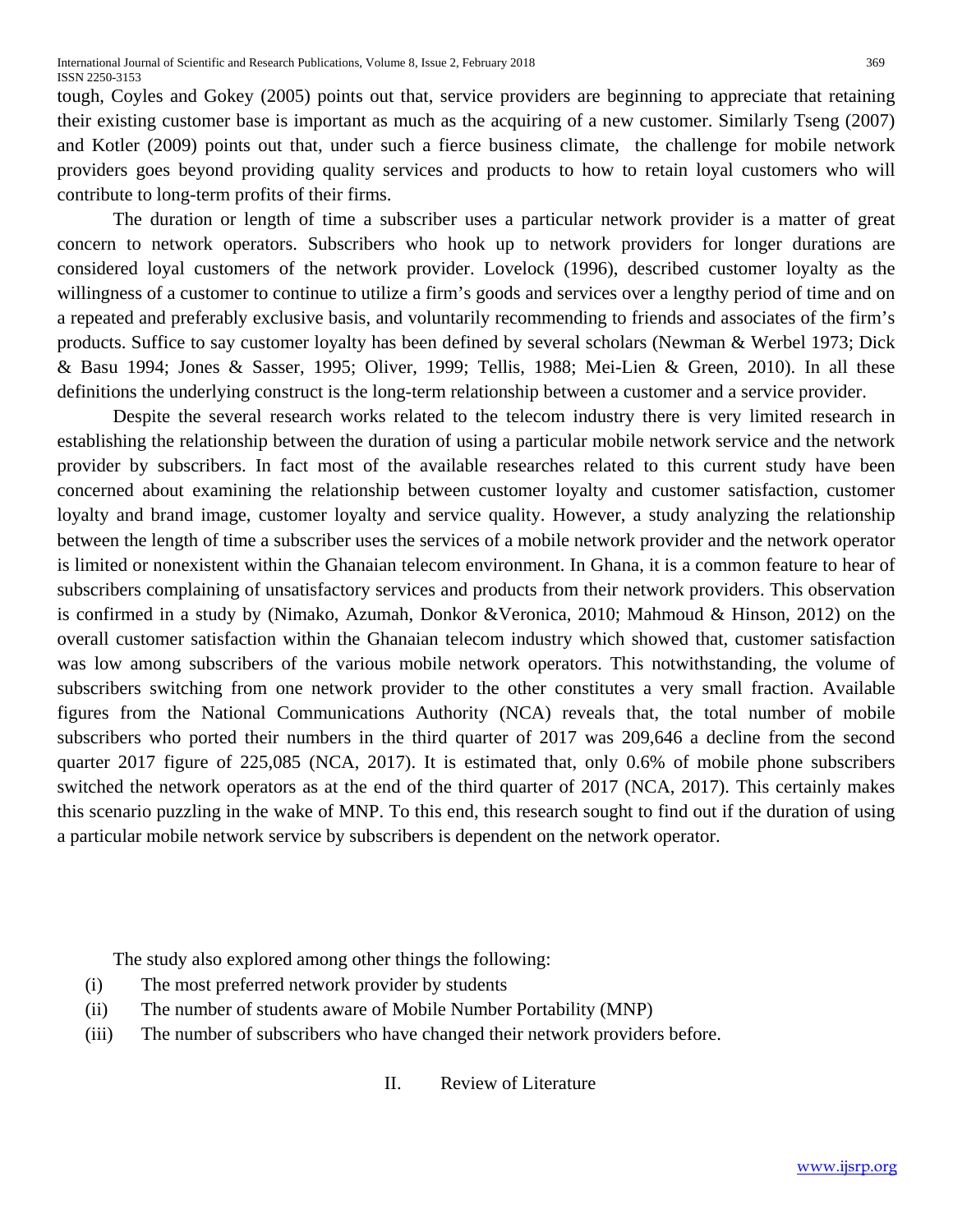The duration of utilizing the services of a service provider by a customer is a fundamental component of the success of the service provider. Several studies have revealed that there are huge benefits associated with developing customer loyalty, especially within the telecommunication industry. According to Lee and Cunningham (2001) developing and increasing loyalty is key for the growth and performance of companies. Customer loyalty according to Fornell (1992) is that, it is closely related to the company's continued survival and of course to strong future growth. Thus, for a company to sustain a stable profit level when subscription level has reached saturation point, the market is matured and competition is fierce, a defensive strategy which attempts to retain existing customers is more important than an aggressive one. However, according to Deng, Lu, Wie and Zhang (2009) the ability of a service provider to create high degree of satisfaction is crucial for product differentiation and developing strong relationship with the user. Also Hanif, Sehrish, and Adnan (2010) posited that, user satisfaction makes the phone users loyal to one telecommunication service provider.

In today's market, the telecom industry has been extremely competitive and service providers are moving aggressively to attract users by offering some meaningful attractive promotions and services (Rahman, Haque & Ismail, 2010). The fierce rivalry within the telecommunication sector has made telecom companies to promote not only their service quality, but also modify their principal marketing strategy to holding their existing customers by enhancing and optimizing customer loyalty (Long & Jen, 2004). It is believed that, the cost of serving a loyal customer is five times or six times cheaper than a new customer (Keaveney, 1995; Peters, 1988; Ndubisi, 2005). In view of this, Walsh, Groth and Wiedmann (2005) indicated that, it is better to look after existing customers before acquiring new ones. In the view of Salgaonkar (2004) loyal customers are profitable customers and generate income by purchasing more, more often, a wider range and by recommending new customers and as such deserve special consideration from the firms. According to Bharadwaj, Varadarajan and Fahy (1993) a loyal customer base may be the only enduring source of competitive advantage. In view of this, companies and firms are now in the business of building long-term relations with their customers. This might account for Luston (1998) observation that, the use of loyalty packages as a way to expand customer loyalty is very prevalent in today's business environment. Wulf, Schroder, Cannier and Oppen (2003) postulate that, there is an existing perception that both consumers and companies can reap the benefits from such arrangement (engaging in a loyalty scheme).

According to Eshgi, Haughton and Topi (2007) user satisfaction can help brands to build long and profitable relationships with users. Similarly, Reichheld (1996) revealed that, customer satisfaction is a necessary originator of customer loyalty, which in turn enhances profitability and performance. There is abundant literature that provides evidence to the fact that customer satisfaction leads to customer loyalty (retention, repeat business and referral) which in turn leads to revenue growth and profitability of the firm (Heskett, Jones, Loveman, Sasser & Schlesinger, 1994; Stone, Woodcock & Macthynger, 2000; Xu, Yen, Lin, & Chou, 2002; Thomspson, 2004).

Due to the importance of customer loyalty in the telecom industry a lot of researchers have researched into the determinants of customer loyalty in the service industry. For example Adeleke and Aminu (2012) identified service quality, customer satisfaction, and corporate image as important determinants of customer satisfaction and loyalty in Nigeria's GSM market. Also Zeithaml (2003) noticed that customer satisfaction is a key determinant of customer detention. Various studies on the determinants of customer loyalty include (Gronroos, 1988; Chen & Ching, 2006; Kandampully, 2007; Liu, 2008; Adeleke & Aminu, 2012; Kelly, Hoffman & Davis 1993; Rust & Zahorik 1993).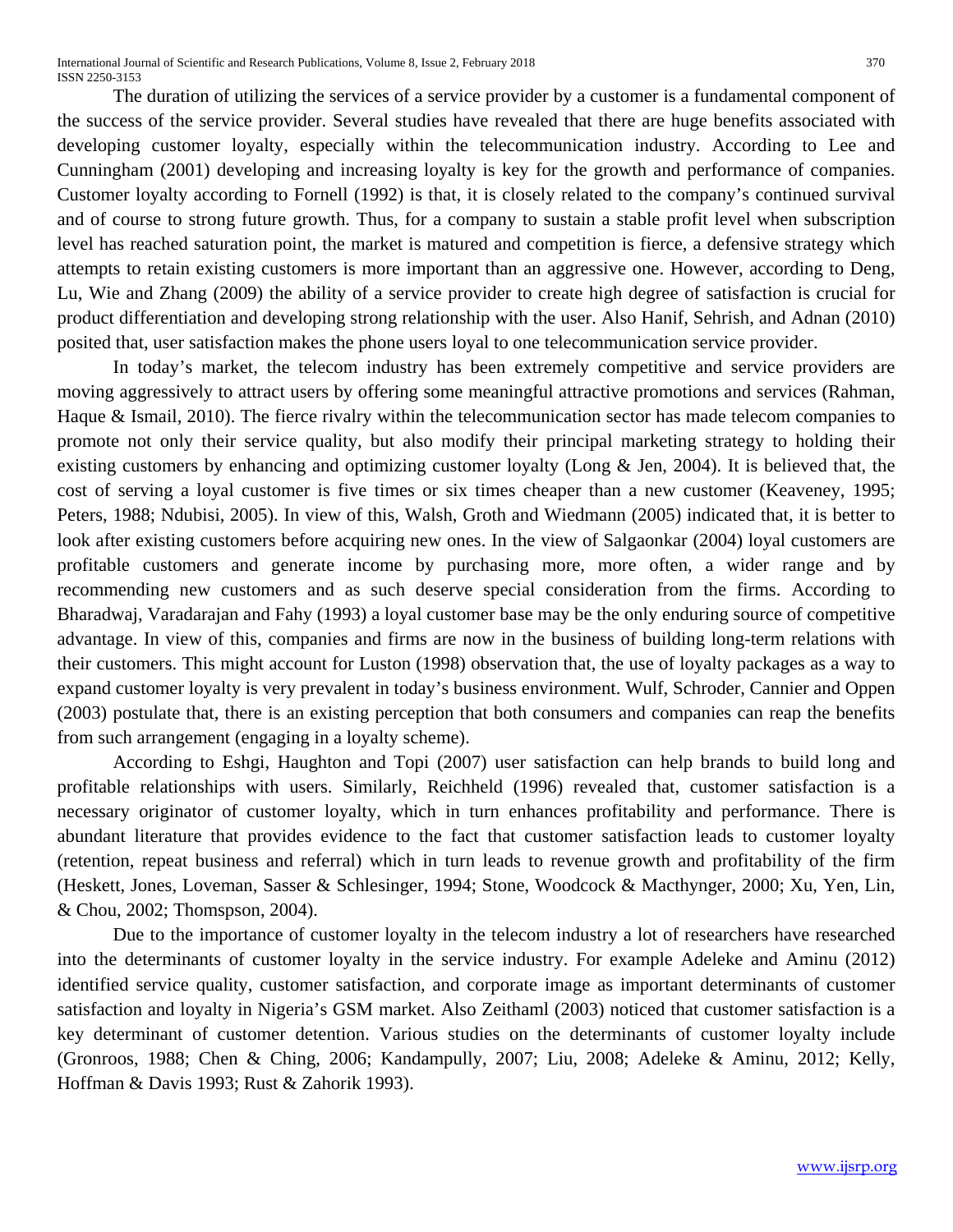Also the works of (Woodruff, 1997; Kollman, 2000; Varki and Colgate, 2001; Ogwo & Igwe, 2012) have also examined the effects of price on customers buying behaviors within the service industry and its relationship with customer loyalty.

Other studies have also focused on the switching behaviors of customers and other related matters pertaining to switching within the service industry (Nilssen, 1992; Jones, Mothersbaugh & Beatty, 2000: Colgate & Lang 2001; Chen & Hitt, 2002; Kim, Klinger & Vale, 2003; Kim, Park & Jeong, 2004; Lam, Shankar, Erramilli & Murphy 2004; Bell & Smalley, 2005; Oyeniyi & Abiodun, 2010; Makwana, Shamma & Arora, 2014).

#### III. Research Methods

To achieve the objectives of this study, a questionnaire was developed and a pilot survey carried out with an initial sample of 40 students. This exercise was important in exposing the challenges that were bound to occur in the main survey for corrective measures to be pursued. The pilot survey was also used to obtain some basic information relevant for the sample size determination. For example the sample variance was estimated from the pilot survey. Lessons from the pilot survey guided the design and finalization of the research instrument for the data collection. The designed questionnaire was self-administered to randomly selected students of Bolgatanga Polytechnic. A total number of 482 sampling units (students) were selected from a total population of 1058 students by simple random sampling.

#### Sample Size Determination

We determined the appropriate sample size using the formula

$$
n_0 = \frac{t^2 s^2}{\frac{d^2}{n_0}}
$$

$$
n = \frac{n_0}{1 + \frac{n_0}{N}}
$$

 $N-Total$  population

$$
n_0-is\ the\ initial\ sample\ size
$$

 $n_1$  – is the unadjusted sample size

 $n$  – is the adjusted sample size

s – is the estimated standard deviation of students age

- $t-t$  value at the 95% confidence interval
- d desired margin of error

$$
n_0 = \frac{(1.96)^2 (0.758)^2}{(0.05)^2}
$$
  
\n
$$
n_0 = \frac{2.207}{0.0025}
$$
  
\n
$$
n_0 = 882.8 \approx 883
$$
  
\n
$$
n = \frac{n_0}{1 + \frac{n_0}{N}}
$$
  
\n
$$
n = \frac{883}{1 + \frac{883}{1058}}
$$
  
\n
$$
n = \frac{883}{1 + 0.835}
$$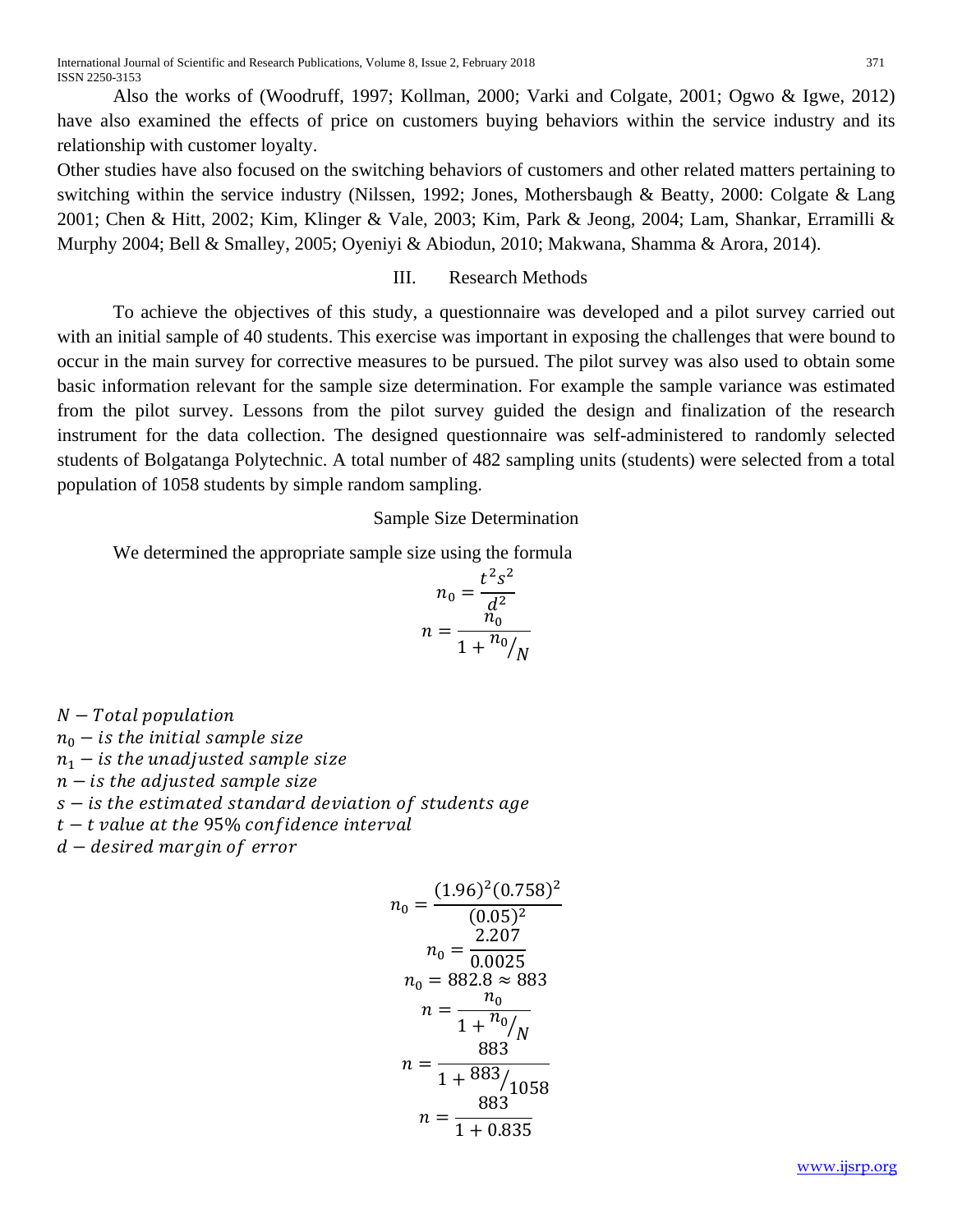$$
n = \frac{883}{1 + 0.835}
$$
  

$$
n = 481.19 \approx 482
$$

Based on the sample size calculation, a total sample of 482 questionnaires was administered to 482 students selected for this study. Following the administration of the 482 questionnaires, 412 of the retrieved questionnaires were considered valid and good for purposes of this study.

IV. Data Presentation and Discussion

The statistical packages SPSS and Excel were used for the data analysis. The data collected and processed revealed that, students captured for the survey were made up of 214(52%) males and 198(48%) females. Majority of the students 282(68%) belonged to the age group 21-25 followed by the age group 26-30 constituting 81(20%). The age group 15-20 was made up of 43(10%) and the age groups 31-35 and 36 and above constituted 6 (2%).

To investigate if a relationship exists between the length of using a network provider and the network provider, we formulated and tested the hypothesis below using the chi-square as the statistical device.

## **Hypothesis Testing**

 $H_1$ : The length of time of using a mobile service operator's sim card is not independent of the network provider

To validate this hypothesis we used the chi-square independent sample test. The data collected was summarized and organized into rows and columns as shown in Table 1. Rows contained information on the length of time a student had used his regular mobile number and the columns on the other hand represented the mobile network operators.

|                | <b>Mobile Network Operator</b> |          |      |        |               |  |  |
|----------------|--------------------------------|----------|------|--------|---------------|--|--|
| Length of Time | <b>MTN</b>                     | Vodafone | Tigo | Airtel | <b>Totals</b> |  |  |
|                |                                |          |      |        |               |  |  |
|                | 36                             | 27       |      |        | 64            |  |  |
|                | 113                            | 58       |      |        | 176           |  |  |
|                | 128                            | 36       |      |        | 167           |  |  |
| <b>Totals</b>  | 281                            | 122      |      |        | 412           |  |  |

Table 1: Relationship between Length of Time of Usage and Mobile Network Operator

$$
\chi_{cal}^{2} = \sum_{i=1}^{4} \sum_{j=1}^{4} \frac{(O_{ij} - E_{ij})^{2}}{E_{ij}}
$$

$$
E_{ij} = \frac{R_{i} \times C_{j}}{n}
$$

$$
E_{11} = \frac{5 \times 281}{412} = 3.41, \quad E_{12} = \frac{5 \times 122}{412} = 1.48, \quad E_{13} = \frac{5 \times 4}{412} = 0.05, \quad E_{14} = \frac{5 \times 5}{412} = 0.06
$$
\n
$$
E_{21} = \frac{64 \times 281}{412} = 43.65, \quad E_{22} = \frac{64 \times 122}{412} = 18.95, \quad E_{23} = \frac{64 \times 4}{412} = 0.62, \quad E_{24} = \frac{64 \times 5}{412} = 0.78
$$
\n
$$
E_{11} = \frac{176 \times 281}{412} = 120.04, \quad E_{12} = \frac{176 \times 122}{412} = 52.12, \quad E_{13} = \frac{176 \times 4}{412} = 1.71, \quad E_{14} = \frac{176 \times 5}{412} = 2.14
$$
\n
$$
E_{21} = \frac{167 \times 281}{412} = 113.90, \quad E_{22} = \frac{167 \times 122}{412} = 49.45, \quad E_{23} = \frac{167 \times 4}{412} = 1.62, \quad E_{24} = \frac{167 \times 5}{412} = 2.03
$$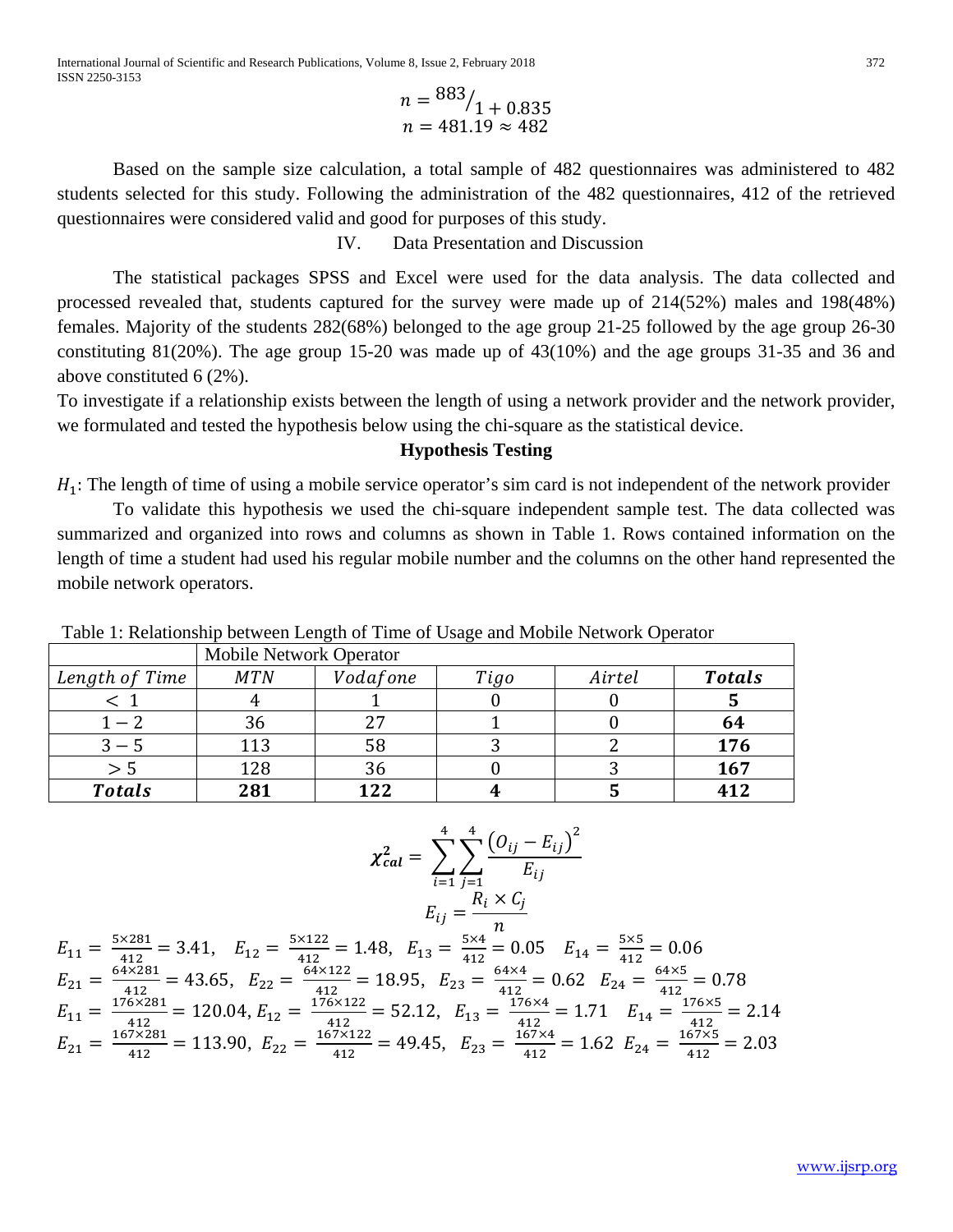$$
\chi_{cal}^{2}=\frac{(4-3.41)^{2}}{3.41}+\frac{(1-1.48)^{2}}{1.48}+\frac{(0-0.05)^{2}}{0.05}+\frac{(0-0.06)^{2}}{0.06}+\frac{(36-43.65)^{2}}{43.65}+\frac{(27-18.95)^{2}}{18.95}+\frac{(1-0.62)^{2}}{0.78}+\frac{(0-0.78)^{2}}{0.78}+\frac{(113-120.03)^{2}}{120.03}+\frac{(58-52.12)^{2}}{52.12}+\frac{(3-1.71)^{2}}{1.71}+\frac{(2-2.14)^{2}}{2.14}+\frac{(128-113.90)^{2}}{113.90}+\frac{(36-49.45)^{2}}{49.45}+\frac{(0-1.62)^{2}}{1.62}+\frac{(3-2.03)^{2}}{2.03}+\frac{(3-2.03)^{2}}{1.62}+\frac{(3-2.03)^{2}}{1.62}+\frac{(3-2.03)^{2}}{1.62}+\frac{(3-2.03)^{2}}{1.62}+\frac{(3-2.03)^{2}}{1.62}+\frac{(3-2.03)^{2}}{1.62}+\frac{(3-2.03)^{2}}{1.62}+\frac{(3-2.03)^{2}}{1.62}+\frac{(3-2.03)^{2}}{1.62}+\frac{(3-2.03)^{2}}{1.62}+\frac{(3-2.03)^{2}}{1.62}+\frac{(3-2.03)^{2}}{1.62}+\frac{(3-2.03)^{2}}{1.62}+\frac{(3-2.03)^{2}}{1.62}+\frac{(3-2.03)^{2}}{1.62}+\frac{(3-2.03)^{2}}{1.62}+\frac{(3-2.03)^{2}}{1.62}+\frac{(3-2.03)^{2}}{1.62}+\frac{(3-2.03)^{2}}{1.62}+\frac{(3-2.03)^{2}}{1.62}+\frac{(3-2.03)^{2}}{1.62}+\frac{(3-2.03)^{2}}{1.62}+\frac{(3-2
$$

$$
\chi^2_{cal} = 15.68
$$

Comparing  $\chi_{cal}^2 = 15.68$  with  $\chi_{(0.05,9)}^2 = 16.919$  indicates that, we retain the null hypothesis since the calculated value is less than the table value. The results suggest that, the duration of using the services of a mobile service provider is independent of the network provider. This means that, students are likely to use a mobile service provider for a long time regardless of which network operator it is as long as their expectations are met. In other words, the loyalty of a student to a mobile service provider has nothing to do with the network provider. A review of the findings of other scholars (Groholdt, Martensen, & Kristensen 2000; Smith & Taylor, 2004; Kandampully, 2007; Liu, 2008; Adeleke & Aminu, 2012; Hashim, 2014) showed from their respective works that corporate image is a key factor of customer loyalty for firms. However, the finding of (Adjei & Denanyoh 2014) contradicts the conclusion of scholars (Groholdt, Martensen, & Kristensen 2000; Smith & Taylor, 2004; Kandampully, 2007; Liu, 2008; Adeleke & Aminu, 2012; Hashim, 2014) that, contribution of brand image to customer loyalty is less significant.

Juxtaposing our results with the findings of other writers whose research established a positive relationship between brand image and customer loyalty within the telecommunication industry, we are of the view that, the network operator may play a critical role in creating a positive impression in the mind of a new mobile phone subscriber's decision to choose a particular mobile network operator. However, once the decision is made by the subscriber, the mobile network operator may no longer have a binding influence over the subscriber.

By extension, we are of the considered opinion that, brand image may be a considering factor by a subscriber when first choosing a mobile network operator, however, once the decision is made, brand image may no longer be determining factor of customer loyalty.

We infer from our chi result that, all the network operators have an opportunity of building long-term relationships with their customers if they pay attention to the needs of their customers.

#### **Most Preferred Network Provider**

The study revealed that the most preferred network provider is MTN followed by Vodafone. It is therefore not surprising that MTN is the leading mobile network provider in terms of subscriber base in Ghana. Vodafone comes second as per statistics from the National Communication Authority. The two leading network providers constitute 96% of the most preferred network whilst the remaining network providers (Tigo, Airtel, Expresso and Glo) constitute 4%. This data shows that, the subscriber base of Tigo, Airtel, Expresso and Glo are extremely low among students of Bolgatanga Polytechnic. This situation therefore calls for aggressive marketing strategies by these four mobile network operators to be able to cut into the subscriber base of the two leading operators or target new users and win them before they are captured by the two leading network operators knowing the effect of the bandwagon factor. It is therefore not surprising and certainly not out of place to be hearing of a possible meager of some of the network operators with very low subscriber base in recent times in the Ghanaian telecom space. The Fig 1 is a graphical illustration of the most preferred network by students.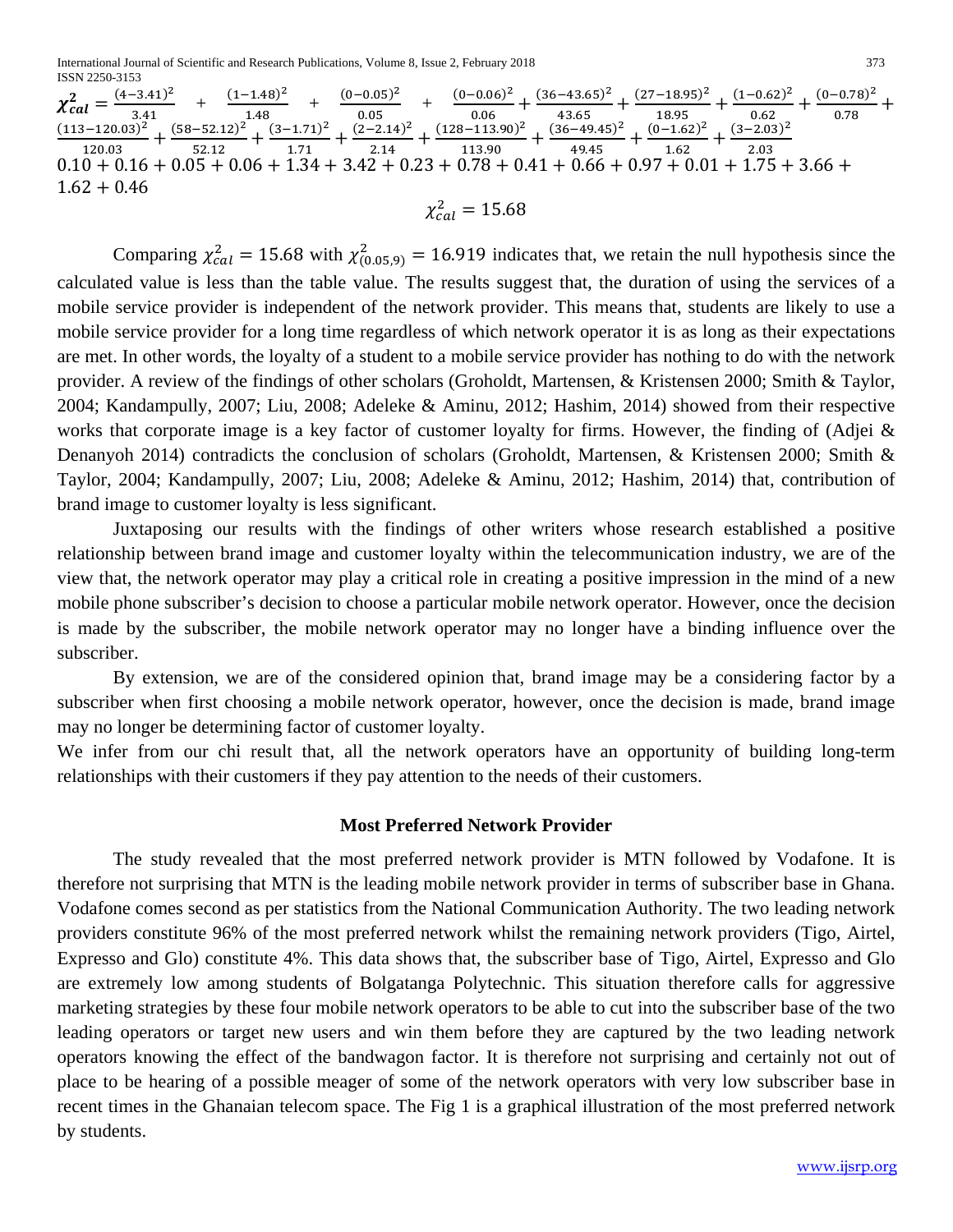International Journal of Scientific and Research Publications, Volume 8, Issue 2, February 2018 374 ISSN 2250-3153



Fig 1: Most Preferred Network Provider

#### **Awareness of Mobile Number Portability**

In line with our primary objective, this study sought to know the percentage of students aware of MNP. The results showed that 281(68%) of the students knew of MNP whereas 117(28%) registered their ignorance about MNP. The result of the analyzed data is presented in Table 2. Since MNP is a critical technology required to stimulate competition by putting mobile network operators on their feet, there is the need to raise public awareness on MNP among mobile subscribers through public sensitization. More education on MNP can help mobile phone subscribers feel a little at ease changing their mobile sim cards since there will be no anxiety of losing contacts when they change their existing phone numbers. When more subscribers adopt the use of MNP to register their displeasure against unsatisfactory services from mobile network operators, mobile network operators will be pressured to improve their service to their clients. This ultimately will go a long way to benefit subscribers.

|         |        | Frequency | Percent | Cumulative<br>Percent |
|---------|--------|-----------|---------|-----------------------|
|         | Yes    | 281       | 68.2    | 70.6                  |
| Valid   | No     | 117       | 28.4    | 100.0                 |
|         | Total  | 398       | 96.6    |                       |
| Missing | System | 14        | 3.4     |                       |
| Total   |        | 412       | 100.0   |                       |

Table 2: Awareness of Mobile Number Portability

#### **Change of Network Provider**

The data in Table 3 relates to subscribers who have changed a network provider based on one reason or the other. Out of the 412 students from which data was collected, 182(44%) revealed they had changed their network provider. On the other hand, 230(56%) revealed they have never changed their network provider. Clearly, majority of the students surveyed have not changed their network provider.

Table 3: Statistics on Network Provider Switch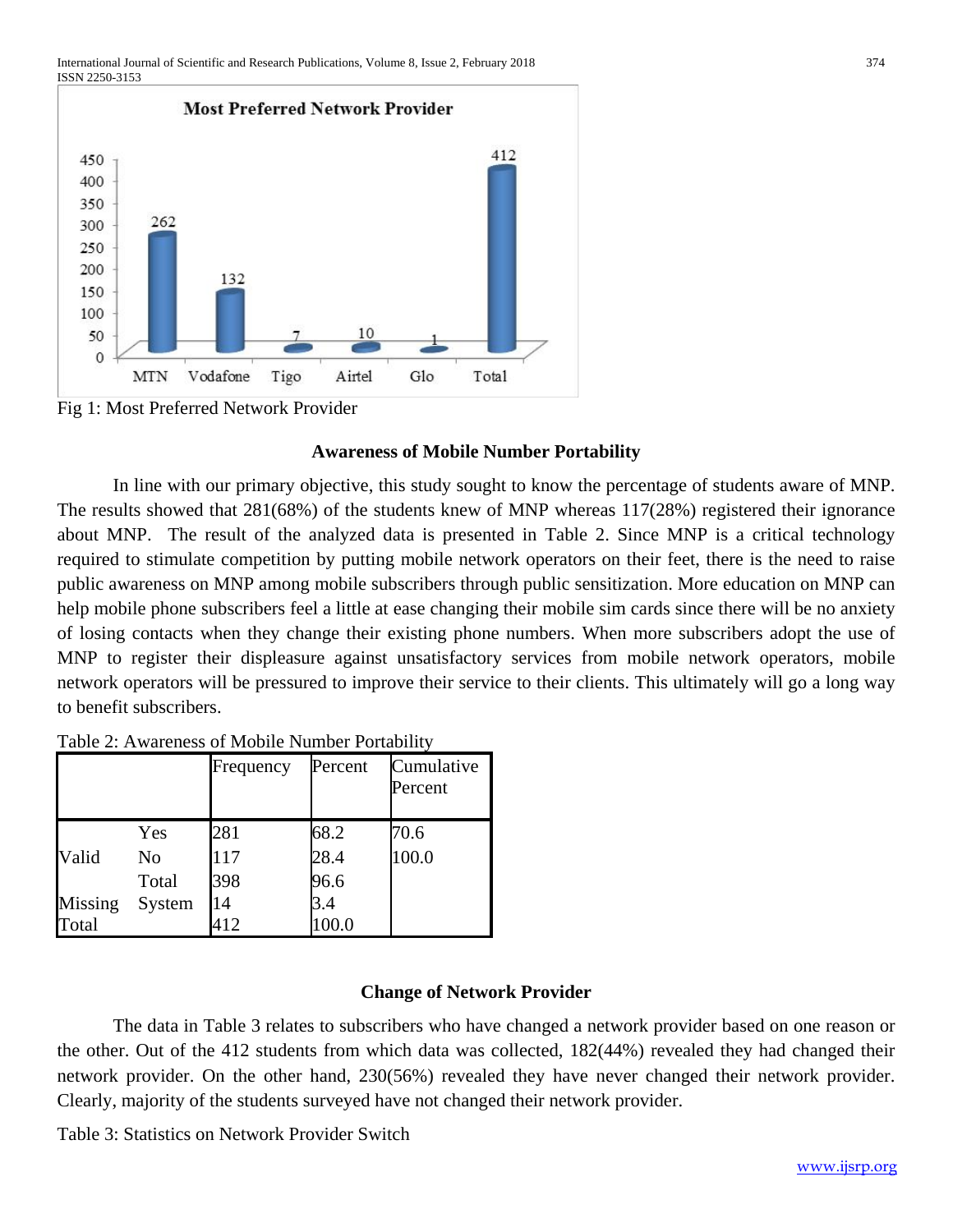|       |       | Frequency | Percent | Cumulative<br>Percent |
|-------|-------|-----------|---------|-----------------------|
|       |       |           |         |                       |
|       | Yes   | 182       | 44.2    | 44.2                  |
| Valid | No    | 230       | 55.8    | 100.0                 |
|       | Total | 12        | (0.00)  |                       |

### **Reasons for Changing Mobile Numbers**

The data collected revealed that, 182 students had switched from one network provider to the other. In examining the reasons that influenced these students to change their network providers, majority of them 71(39%) who had switched network providers revealed network challenges as the main reason for their action. The second leading reason cited by them for switching network providers was lost of number and this recorded a count of 56(31%). Other reasons like (higher call rates, mobile money, family and friends, internet and bad customer service) accounted for 55(30%). The graph in Fig2 gives a pictorial view of the scenario.



Fig 2: Reasons for Changing Network Provider

## **Willingness to Change Mobile Number**

Despite the introduction of MNP to make changing of network operators easy for subscribers, our study revealed that out of a total number of 411 students who answered this question, majority of them 370( 90%) indicated that they will not be comfortable to change their numbers. On the other hand, 41(10%) of them said they will be comfortable to change their numbers. This suggests that, customers have a high propensity of being loyal to their operators for various reasons which may not necessarily be attributed to service satisfaction. As suggested by (Levesque & McDougall, 1993) that, even if an existing problem is unresolved, nearly half of the company's customers would stay. The implication of this is that, network operators will have a difficult task attracting subscribers of rival providers. The reluctance of students to change their mobile service providers may also be attributed to the fact that, the services provided by the various network operators are similar in nature and probably shredded with the same kind of challenges. It is therefore incumbent on network providers to hold tight to their existing customers whilst considering innovative strategies of winning new users of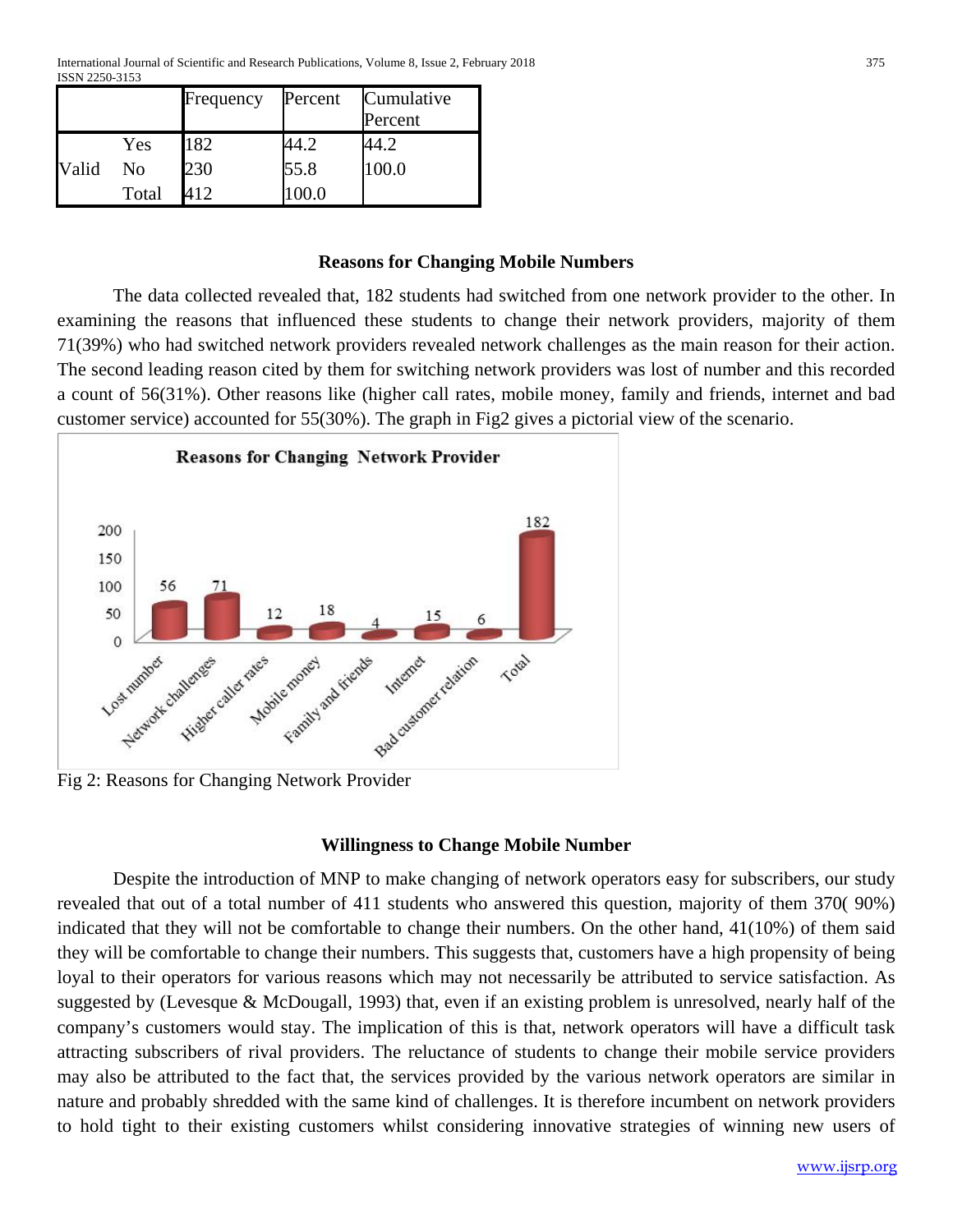telecom services and products. This observation affirms the position of loyalty by (Keaveney, 1995; Peters, 1988; Long & Chun 2004; Ndubisi, 2005; Walsh et al., 2005) in retaining existing customers. The unwillingness for subscribers to change their numbers for one factor or the other may be a major reason why subscribers are found using multiple service providers. This study revealed that 373(90%) of the respondents depended on additional network providers to their main network service provider whilst only 39(10%) relied on only one network provider for their telecom services and products.



Fig 3: Willingness to Change Network Operator

# V. Conclusion and Recommendation

In conclusion we say that, the duration of a student of Bolgatanga Polytechnic using the services of a particular mobile network provider has no relationship with the mobile network provider. This presupposes that, subscribers are inclined to hook on to a mobile service provider for longer periods into the unforeseeable future regardless of which network provider it is if they satisfied with the services of the network provider. On the other hand, if subscribers' expectations are not met, they are likely to switch to another network provider but with a small probability. One interesting discovery of this study is the unwillingness of subscribers to change their service providers except in very extreme circumstances. This means that, service providers have an uphill task attracting subscribers of rival network providers. This corroborates with the work of (Keaveney 1995; Peters, 1988; Ndubisi, 2005; which postulated that it is about five times or six times cheaper to serve a loyal customer than a new customer in terms of cost. In line with Walsh et al. (2005) profound statement that, it is better to look after existing customers before acquiring new ones, this study recommends that network operators should thrive to keep their existing customers whilst identifying and coming out with strategies that would win potential new users to their platform is paramount is expanding their subscriber base and ultimately growing their profits.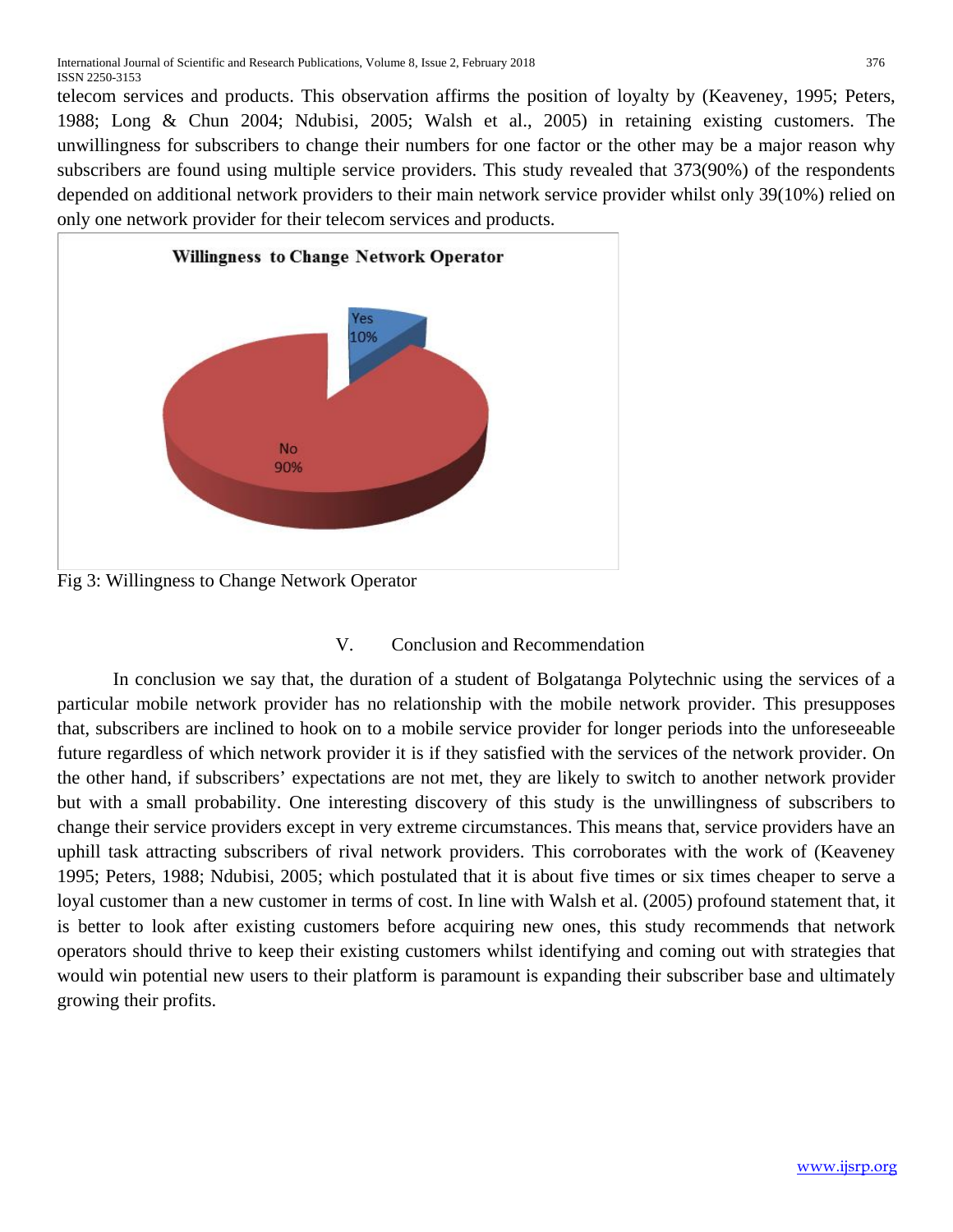International Journal of Scientific and Research Publications, Volume 8, Issue 2, February 2018 377 ISSN 2250-3153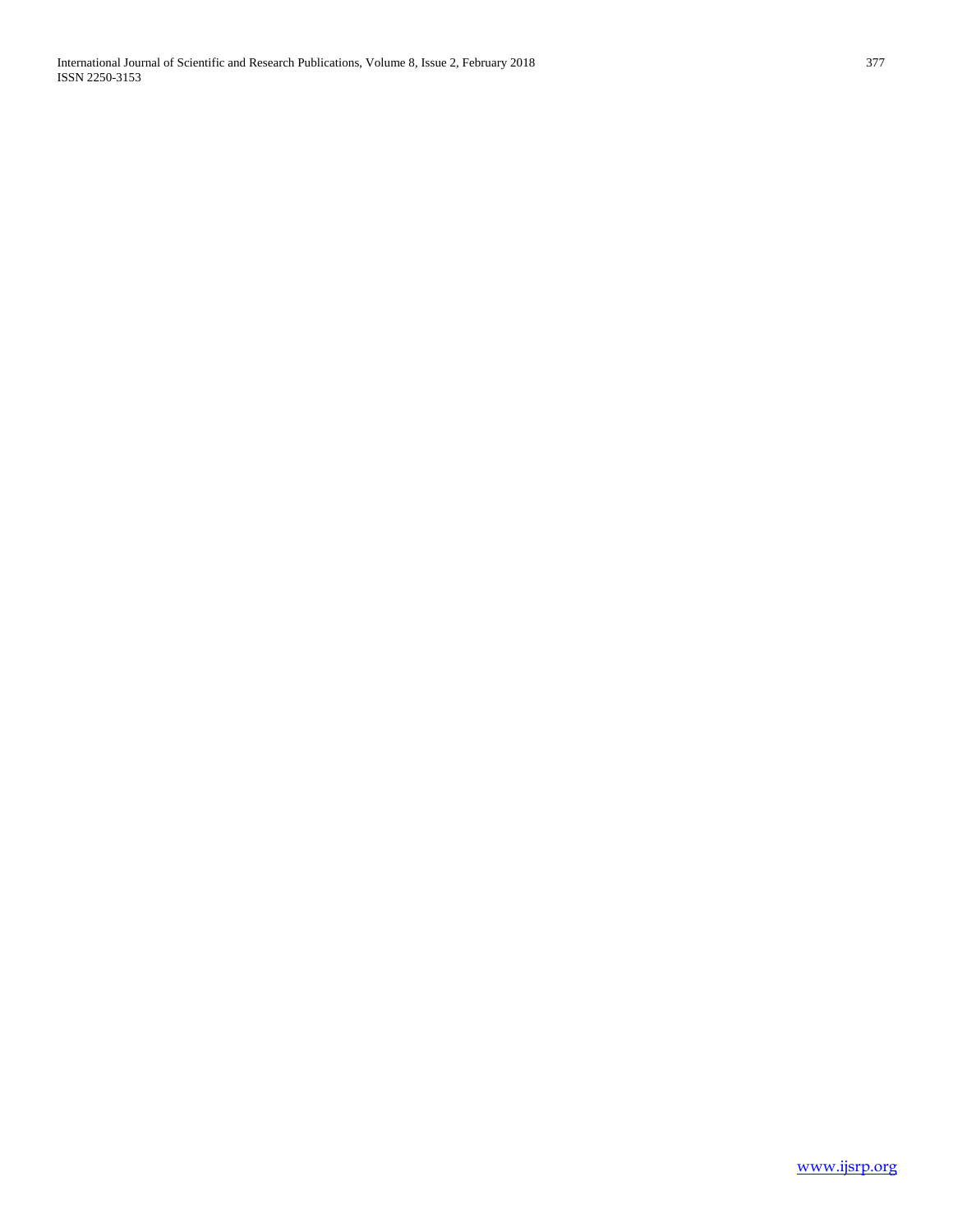#### REFERENCES

[1] Adeleke, A. and Aminu, S. A. (2012). The Determinants of Customer Loyalty in Nigeria GSM Market. International Journal of Business and Social Science, **3**(14) (Special Issue), 209-222.

[2] Adjei, K. & Denanyoh, R. (2014). Determinants of Customer Loyalty among Mobile Telecom Subscribers in the Brong Ahafo Region of Ghana. International Journal of Business and Social Research, **4**(1), 82-95.

[3] Bell, S.J., Auh, S. and Smalley, K. (2005). Customer Relationship Dynamics: Service Quality and Customer Loyalty in the Context of Varying Levels of Customer Expertise and Switching Costs. Journal of Marketing Science, **33**, 169-183.

[4] Bharadwaj, Sundar G., P. Rajan Varadarajan and John Fahy (1993). Sustainable Competitive Advantage in Service Industries: A Conceptual Model and Research Propositions. Journal of Marketing, **57**(10), 83-99.

[5] Chen J. S. Ching, R. (2006). The Study of Mobile Customer Relationship Management and Loyalty. International Conference on Service Systems and Service Management. **1**, 67-72.

[6] Chen, P.Y. and Hitt, L.M. (2002). Measuring Switching Costs and the Determinants of Customer Retention in Internet-Enabled Business: A Study of the Online Brokerage Industry. Information Systems Research, **13**, 255-274.

[7] Colgate, M. and Lang, B. (2001). Switching Barriers in Consumer Markets: An Investigation of the Financial Services Industry. Journal of Consumer Marketing, **18**, 332-347.

[8] Coyles, S. and Gokey, T. (2005). Customer retention is not enough. Journal of Consumer Marketing, **22**(2), 101-105.

[9] Deng, Zu., Lu, Y., Wie, K. K. and Zhang, J. (2009). Understanding Customer Satisfaction and Loyalty: An Empirical Study of Mobile Instant Messages in China. International Journal of Information Management **30**, 289-468.

[10] Dick, A. S. and Basu, K. (1994). Customer loyalty: Toward an Integrated Conceptual Framework. Journal of the Academy of Marketing Science, **22**(2), 99-113.

[11] Eshghi, A., Haughton, D. and Topi, H. (2007). Determinants of Customer Loyalty in the Wireless Telecommunication Industry. Telecommunication Policy, **31**(2), 93-106.

[12] Fornell, C. (1992). A National Customer Satisfaction Barometer: The Swedish Experience. Journal of Marketing, **56**, 6-12.

[13] Groholdt, L. Martensen, A. & Kristensen, K. (2000). The Relationship between Customer Satisfaction and Loyalty: Cross-industry differences. Total Quality Management, **11**, 509-514.

[14] Gronroos, C. (1988). Service quality: The six criteria of good perceived Service Quality. Review of Business, **9,** 10-13.

[15] Hanif, M., Sehrish, H., & Adnan, R., (2010). Factors Affecting Customer Satisfaction. International Research Journal of Finance and Economics.

[16] Hashim, A., Y. (2014). Determinants of Customer Loyalty Among Subscribers of Global System For Mobile (GSM) Communication In North-Western Nigeria. WEI International Academic Conference Proceedings.

[17] Heskett, J. L., Jones, T. O., Loveman, G. W., Sasser, W.E., and Schlesinger, L. A. (1994). Putting The Service-Profit Chain To Work. Harvard Business Review, (March - April), 164-174.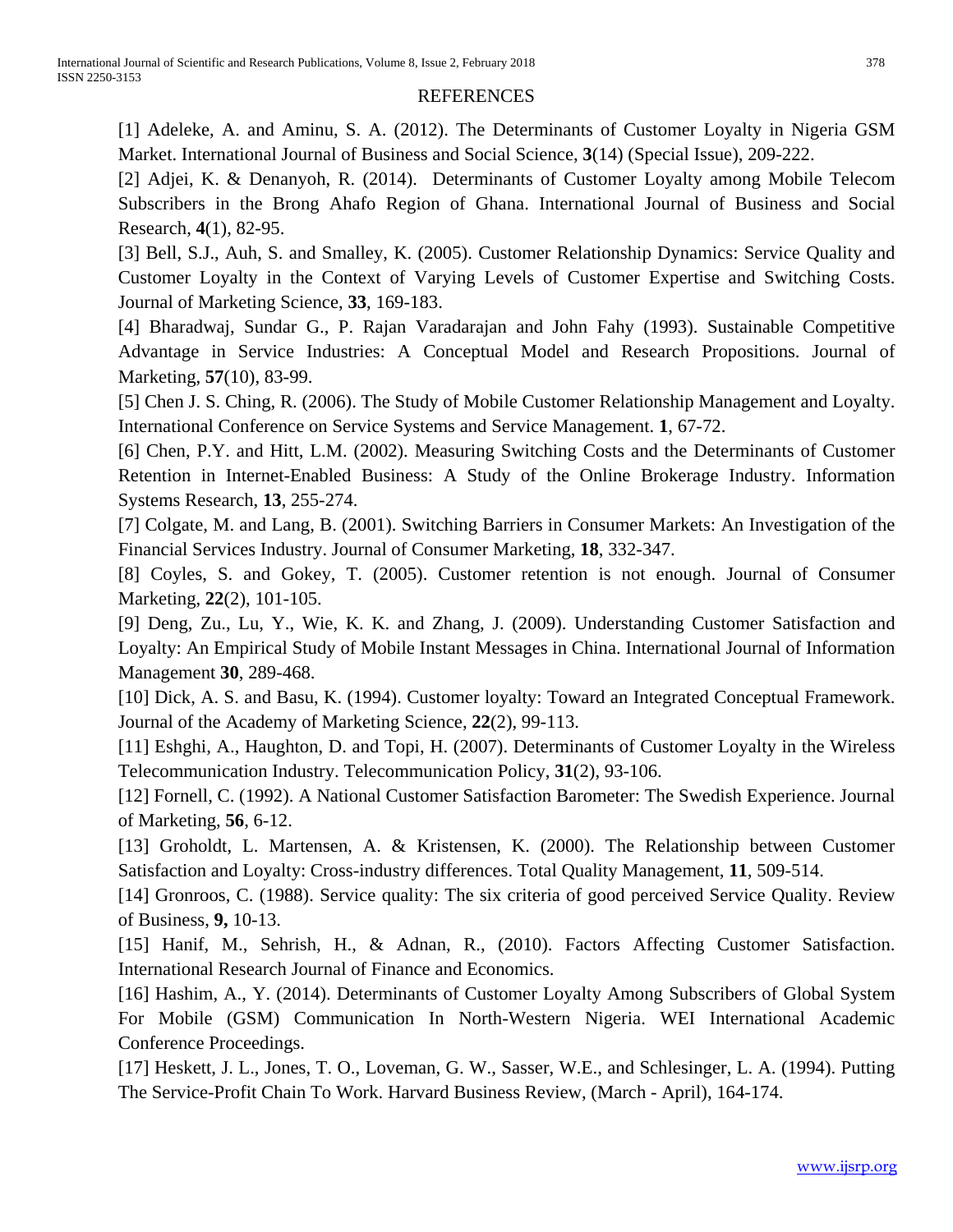[18] Jones T. O. and Sasser, W. E. (1995). Why Satisfied Customers Defect. Harvard Business Review, **73**, 88-99.

[19] Jones, A.M., Mothersbaugh, L.D. and Beatty, E.S. (2000). Switching Barriers and Repurchase Intentions in Service. Journal of Retailing, **76**, 259-274.

[20] Kandampully, K. (2007). Do Hoteliers need to Manage image to Retain Loyal Customers. International Journal of Contemporary Hospitality Management, **19**, 435-443.

[21] Keaveney, S.M. (1995). Customer Switching Behavior in Service Industries: An Explorative Study. Journal of Marketing, **59**, 71-82.

[22] Kelley, S.W., Hoffman, K.D. and Davis, M.A. (1993). A Typology of Retail Failures and Recoveries. Journal of Retailing, **69**, 429-452.

[23] Khushboo Makwana\*, Nidhi Sharma\* and Swaranjeet Arora\*\* Factors Influencing Consumer Brand Switching Behavior In Telecommunication Industry: An Empirical Study. Prestige e-Journal of Management and Research 1(April 2014).

[24] Kim, M., Klinger, D. and Vale, B. (2003). Estimating Switching Costs: The Case of Banking. Journal of Financial Intermediation, **12**, 25-56.

[25] Kim, M., Park, M.C. and Jeong, D.H. (2004). The Effects of Customer Satisfaction and Switching Barrier on Customer Loyalty in Korean Mobile Telecommunication Service. Telecommunication Policy, **28**, 145-159.

[26] Kotler, P. (2009). Marketing management. Pearson Education India.

[27] Kollmann, T. (2000). The Price/acceptance Function: Perspectives of a Pricing Policy in European Telecommunication Markets. European Journal of Innovation Management, **3**(1), 7-14.

[28] Lam, S.Y., Shankar, V., Erramilli, M.K. and Murthy, B. (2004). Customer Value, Satisfaction, Loyalty, and Switching Costs: An Illustration from a Business-to-Business Service Context. Journal of the Academy of Marketing Science, **32**, 293-311.

[29] Levesque, T.J., and McDougall, G.H.G. (1993). Managing Customer Satisfaction: the nature of service problems and customer exit, voice and loyalty. Asia Pacific Journal of Quality Management, **2**(2), 40-58.

[30] Lee, M. and Cunningham, L. F. (2001). A Cost/benefit Approach to Understanding Service Loyalty, Journal of Service Marketing, **15**(2), 113-130.

[31] Liu, L. (2008). Study of the Relationship between Customer Satisfaction and Loyalty in Telecom Enterprise. 4th International Conference on Wireless Communications, Networking and Mobile Computing, 1-7.

[32] Long, Y. L. and Jen, C. (2004). An integrated analysis of relationship between service quality, relationship quality, relationship value and customers' loyalty - An example of consumers of mobile telecommunication industry. Tamsui Oxford Journal of Economics and Business, **12**: 73-112.

[33] Lovelock, C. H. (1996). Services Marketing. (3rd ed.). Englewood Cliffs, N.J.: Prentice Hall.

[34] Luxton, Roger (1998). Understanding and Assessing the Loyalty Activities of Organizations. Journal of Targeting, Measurement and Analysis for Marketing, **6**(4), 352-358.

[35] Mei-Lien, L. and Green, R.D. (2010). A Mediating Influence on Customer Loyalty: The Role of Perceived Value. Journal of Management and Marketing Research, Retrieved from: <http://www.aabri.com/manuscripts/10627.pdf>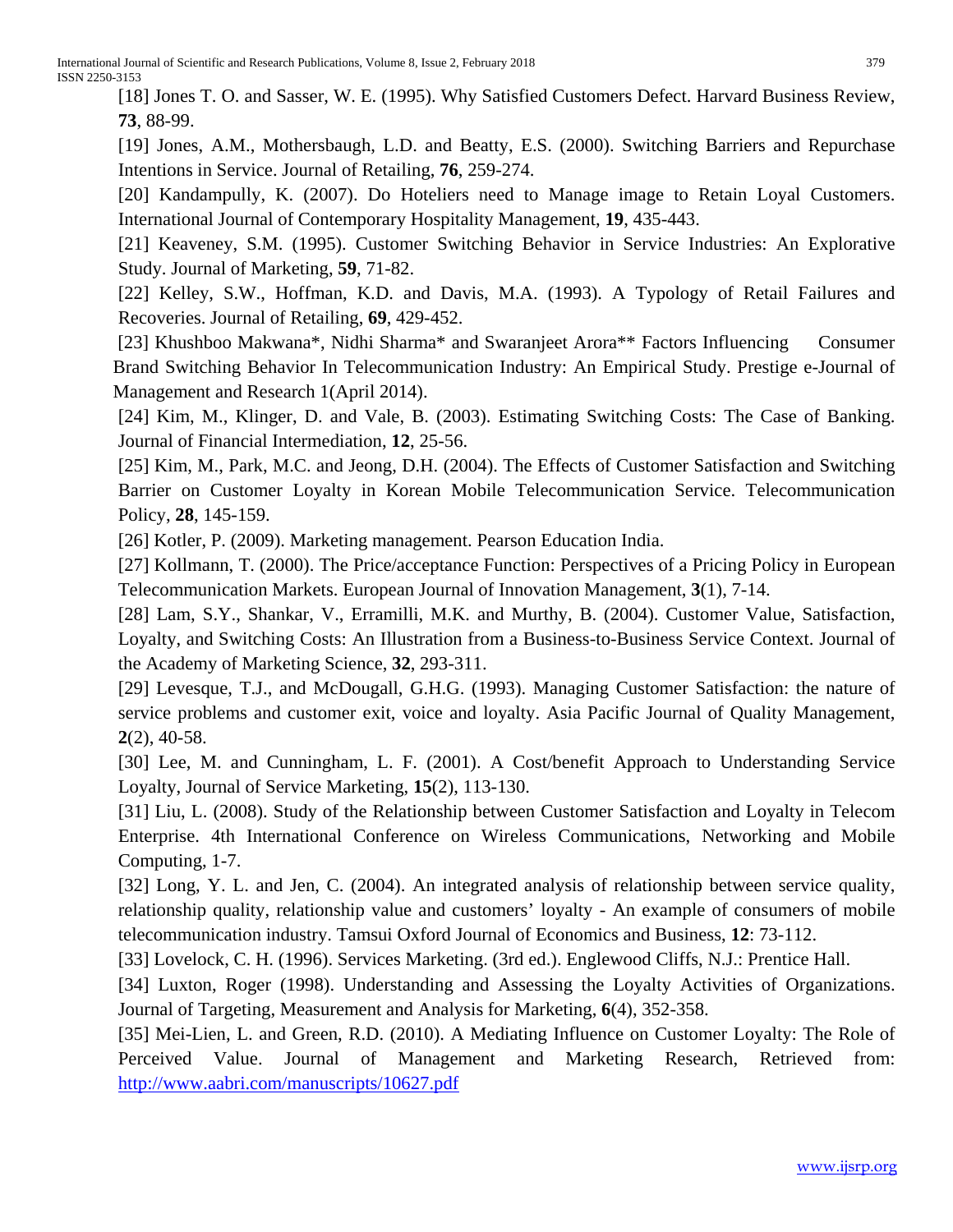[36] Mahmoud, M. A., & Hinson, R. E. (2012). Market Orientation, Innovation and Corporate Social Responsibility Practices in Ghana's Telecommunication Sector. Social Responsibility Journal, **8**(3), 327-346.

[37] National Communications Authority (2017). Quarterly Statistical Bulletin on Communications in Ghana, **2(**3), 2-11.

[38] Ndubisi, N. (2005). Customer Loyalty and Antecedents: A Relational Marketing Approach, Allied Academies International Conference. Academy of Marketing Studies Proceedings, **10**(2), 49-54.

[39] Ndukwe, N. (2008). The Place of Consumers in the Nigerian Telecommunication Industry. Retrieved from:<http://www.ncc.gov.ng/speechespresentation>

[40] Newman, J.W. and Werbel, R. A. (1973). Multivariate Analysis of Brand Loyalty for Major Household Appliances. Journal of Marketing Research, **10**, 404-409.

[41] Nilssen, T. (1992). Two Kinds of Consumer Switching Costs. The Rand Journal of Economics, **23**, 579-589.

[42] Ogwo E. O. and Igwe, S. R. (2012). Some Key Factors Influencing Attitudes to Patronage of GSM Services: The Nigerian Experience. International Journal of Business and Management, **7**(18), 82-91.

[43] Oliver, R. L. (1999). Whence consumer Loyalty? Journal of Marketing, **63**(Special Issue), 33-44.

[44] Nimako, S. G., Azumah, F. K., Donkor, F., & Veronica, A. B. (2010). Overall Customer Satisfaction in Ghana's Mobile Telecommunication Networks: Implications for Management and Policy. ATDF JOURNAL, **6**(3/4).

[45] Oyeniyi, J.O. and Abiodun, J.A. (2010). Switching Cost and Customer Loyalty in the Mobile Phone Market: The Nigerian Experience. Business Intelligence Journal **3**(1), 111-121.

[46] Peters, T. (1988). Thriving on Chaos. Alfred A. Knopf, New York.

[47] Rahman, S., Haque, A., & Ismail, S.A. (2010). Exploring Influencing Factors for the Selection of Mobile Phone Service Providers: A Structural Equational Modeling (SEM) Approach on Malaysian Consumers. African Journal of Business Management **4**(13), 2885-2898.

[48] Reichheld, F. (1996). The Loyalty Effect. Boston, Havard Business School Press.

[49] Rust, R.T. and Zahorik, A.J. (1993). Customer Satisfaction, Customer Retention, and Market Share. Journal of Retailing, **69**, 193-215.

[50] Salgaonkar, P. B. (2004). Determinants of loyalty: an exploratory empirical study in health care service, unpublished Thesis submitted to Goa University for the award of Degree of Doctor of Philosophy in Management.

[51] Smith, P. R. and Taylor, J. (2004). Marketing communications, an integrated approach, 4th edition. (London: Kogan Page).

[52] Stone, M., Woodcock, N. & Macthynger, L. (2000). Customer Relationship Marketing: Get to Know Your Customers and Win their Loyalty  $2<sup>nd</sup>$  Ed. Great Britain Clays Ltd, 85-98.

[53] Tellis, G.J. (1988). Advertising Exposure, Loyalty and Brand Purchase: A Two Stage Model of Choice. Journal of Marketing Research, **25**(5), 134-144.

[54] Thompson, B. (2004). Successful CRM: Turning Customer Loyalty into Profitability Online.

[55] Tseng, Y.M., (2007). The impacts of relationship marketing tactics on relationship quality in service industry: The Business Review. Cambridge, **7**(2), 310-314.

[56] Varki, S. and M. Colgate (2001). The Role of Price Perceptions in an Integrated Model of Behavioral Intentions. Journal of Services Research, **3**, 232–240.